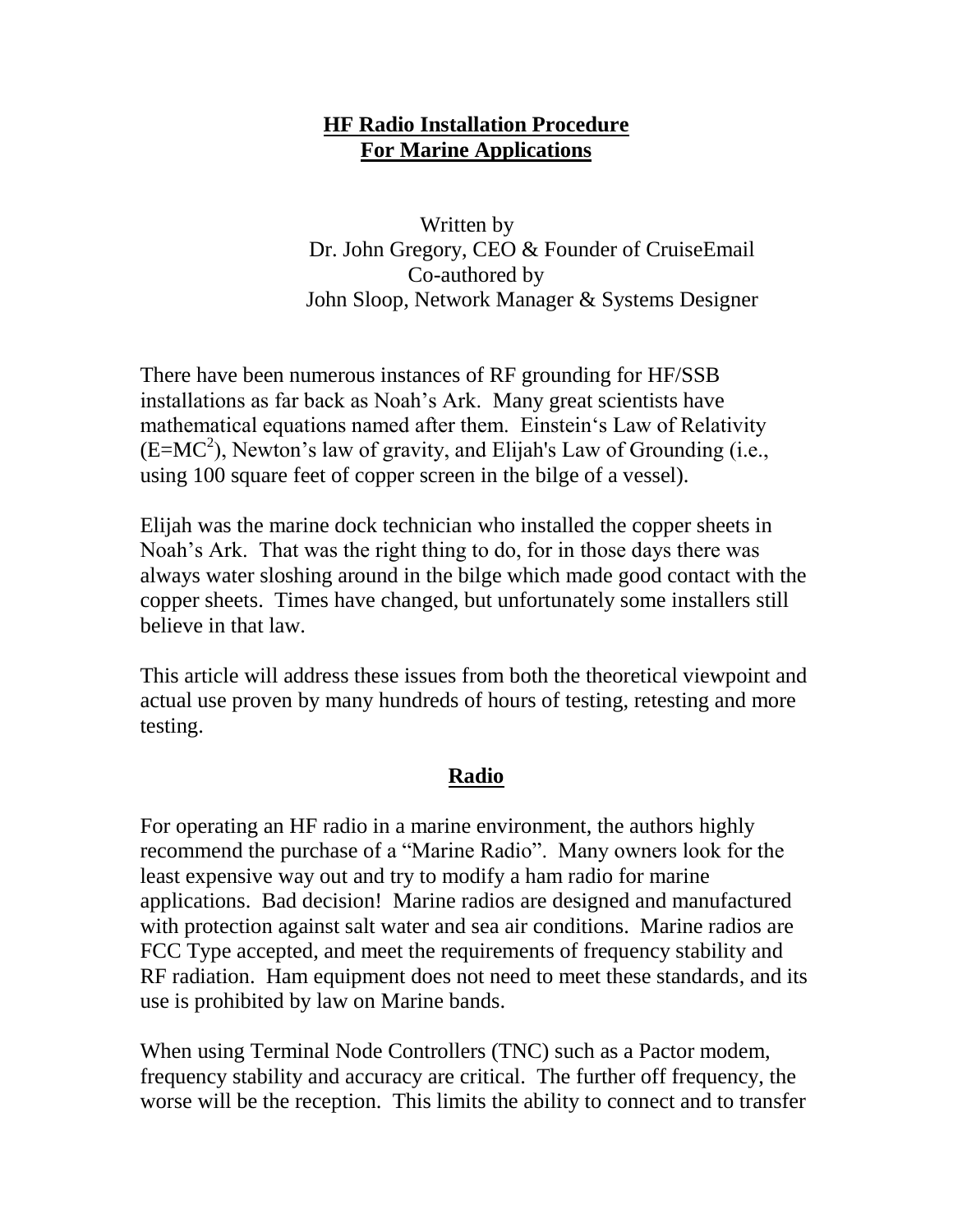data at the maximum rate for email. When tuning to a frequency, a marine radio has a highly stable Numerically Controlled Oscillator (NCO). This means it is EXACTLY on frequency. Ham radios use a Variable Frequency Oscillator (VFO) that does not have circuitry capable of automatic frequency compensation.

The radio should be connected directly to the batteries via a proper fusing system. Today"s radios have fast-acting fuses that will react far more quickly than the circuit breakers on your panels. Many times the radio is connected to a breaker in the fuse panel marked "Radio". Usually the breaker is the same as the other breakers, i.e., 20 amps. Marine radios that transmit 150+ watts need at least 30-35 amp breakers. Install the radio by connecting it directly to the batteries or to the closest battery switch and install your fuses (yes, fuses, plural). Connect one on the hot side and the other on the ground side. In my experience most radios are lost by a power surge, lightning strike or corona hit to the ground side of the radio. Using fuses on each, should there be a high voltage surge the radio is protected on both positive and negative supply sides.

Not all fuses are the same. There are fuses made specifically for DC applications. The 110 volt fuses available at hardware stores and even some well-known Marine stores are not adequate. The correct DC fuse for a marine application is marked for 32 VDC or Volts D.C. When installing the fusing circuits to the radios, the authors prefer the new Plastic blade fuses that are specifically made for the auto industry. Not only are they designed for 12-volt use, but they are sealed to protect against poor environmental conditions. Glass fuses start to rust and corrode open causing problems because the fuse and fuse holder are made of dissimilar metals. The molecular difference in potential in the damp marine environment causes electrolysis. When the author was designing and overseeing the installs in Europe, he noticed the introduction of a new blade fuse that has a small red button on the top, a re-set button. This is the way to go: if the short is major, the fuse will melt and open, yielding a "blown fuse", but if it is a short transient surge, the fuse will trip, and it will only need to be reset.

Remember to calculate the distance from the radio to the battery source. Countless times when radios have low power output or modems that do not work, the cause is a wire size too small that is preventing the 12.6 volts from reaching the radio. To accurately measure the voltage, place the transmitter in the "FSK" mode and press the "PTT" button. Measure the voltage at the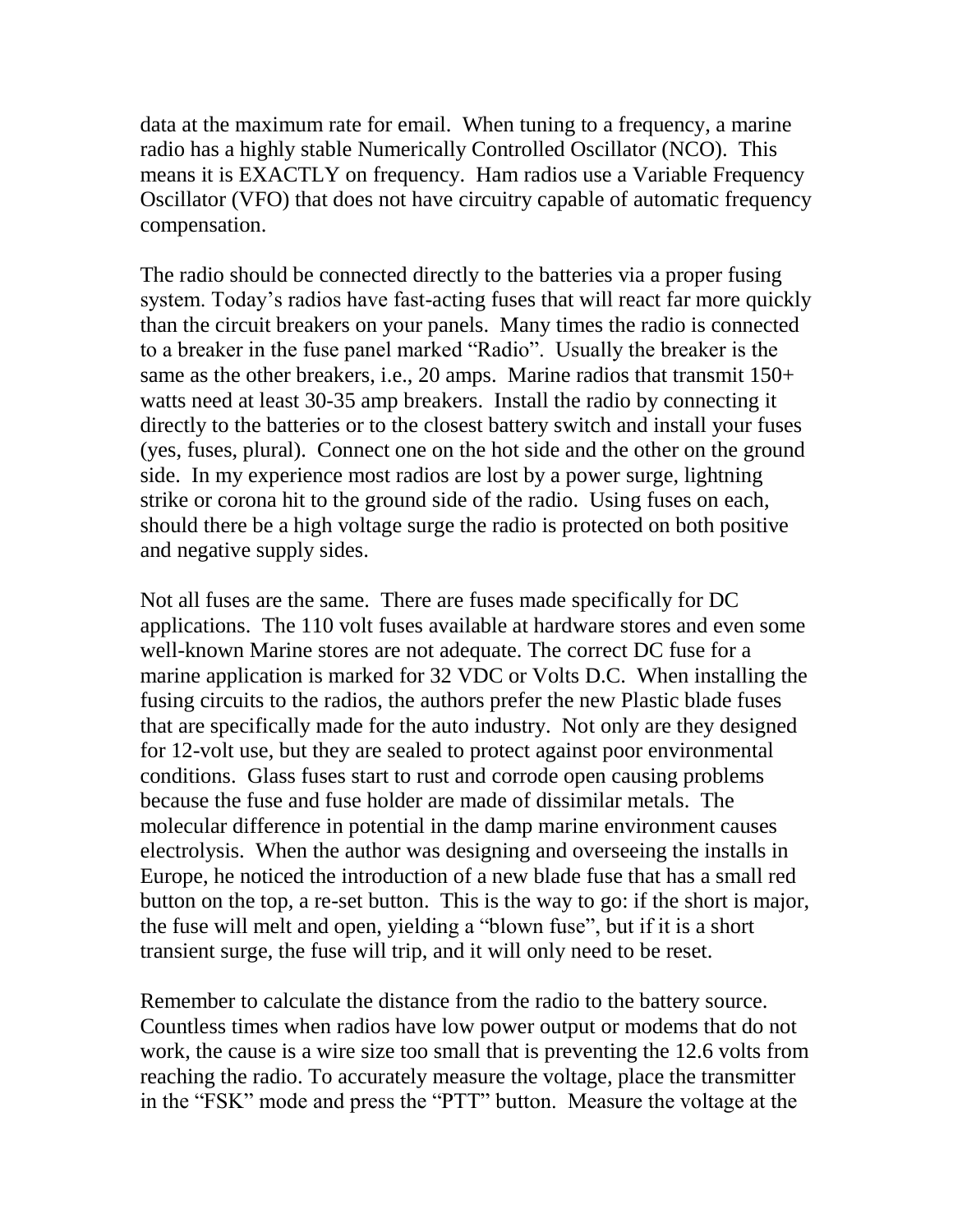radio in the transmit mode, NOT just while it is in standby mode. This test is extremely important. It demonstrates why the radio panel goes dim, and the Pactors (TNCs) do not work. Antenna tuners will not work when they do not receive 12 VDC.

Another note: when operating in the marine bands, the radio MUST always be in the USB "Upper Side Band" position.

Last but extremely important is NOISE. What is excessive noise in the HF/SSB radio?

This is where the radio manufacturers have "missed the boat"! There is no signal strength meter on marine radios. Only the bars on the screen of the radio give an indication. When in the receive mode, if 4+ bars are shown on the radio, there is TOO much noise. (This has been independently verified by the author and a colleague who repairs most of the popular HF radios on the market.) The source of the noise may be on the vessel or simply nearby, such as welding machines or a faulty bleeder resistor on a power line pole near your location.

To verify the noise level, turn on all the DC panel breakers. Now slowly start turning them off, one at a time. Wait 15-20 seconds between breakers. Some electronics have high voltage capacitors and need time to bleed down. The bars on the radio will change with each breaker. As the bars decrease the amount of noise each circuit is contributing can be identified by the change in the bars displayed. Once the circuits which contribute the most noise are identified, investigation of the individual items on each circuit will reveal which are the sources of the noise. Major contributors are battery chargers, inverters, fluorescent lamps, some makes of halogen lamps, and certain DC fans.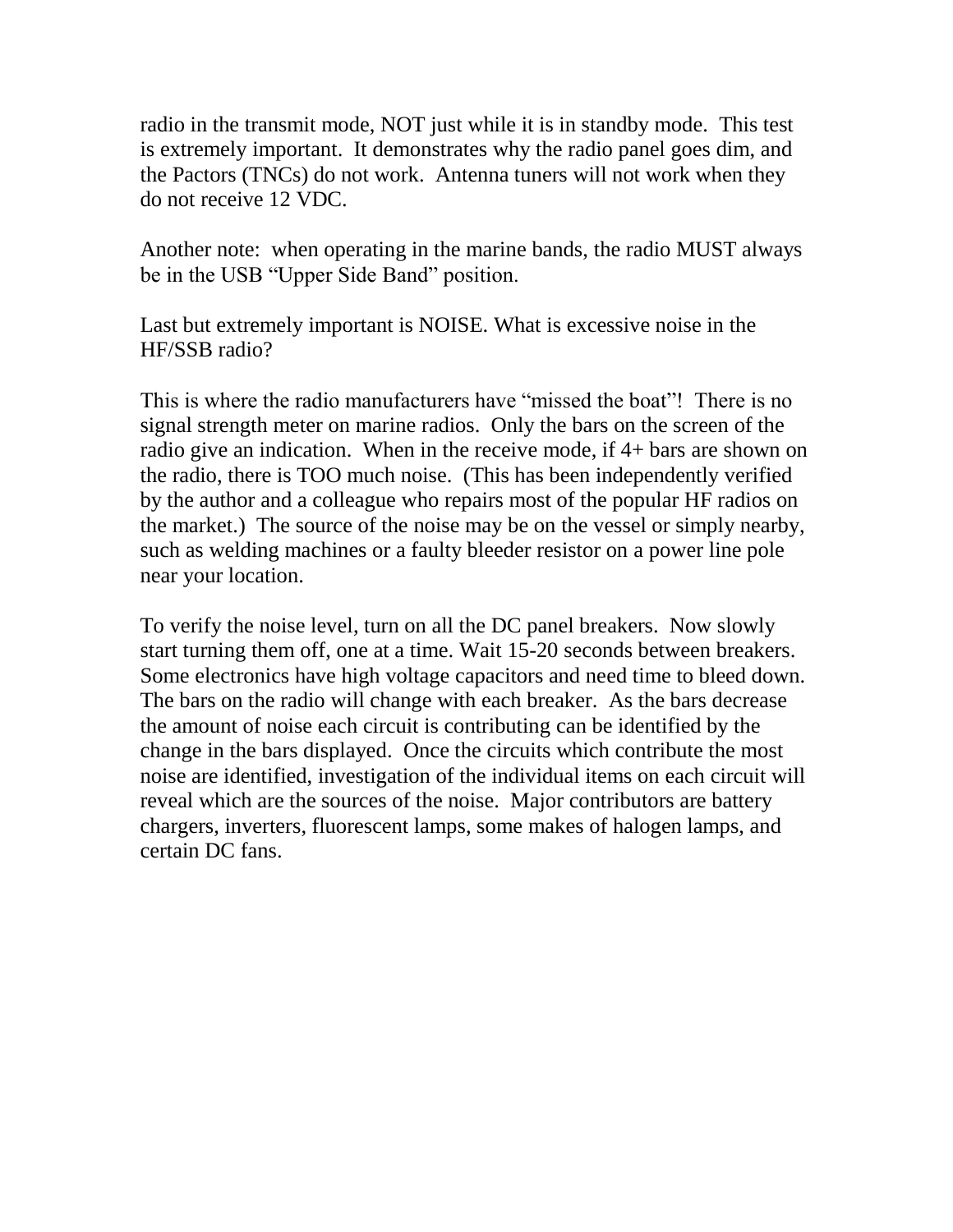

#### **Optimal System**

#### **Antenna Tuner**

The next important device is the auto antenna tuner. This part covers almost all the auto-antenna tuners, and how they should be connected to the radio and the ground system.

The antenna tuner should be mounted within 5-7 feet of the ground plate, the closer, the better. For owners who do not want to use a ground plate, connecting the 2-3-4 bronze through holes together will work, but the green bonding wire needs to be disconnected and butted to bypass the through holes.

With 0.123 inch copper strap, a standard paper punch can be used to make holes for attaching to the tuner and the ground plate. Again remember to attach the copper strap to all the thru bolts from the ground plate. There are only two straps connected to the ground plate, one to the antenna tuner and the other to the radio.

Connect a copper strap (yes strap not wire) from the grounding lug on the antenna tuner neatly to the ground plate. If using a ground plate that has 4-5 bolts on the inside, then use the copper strap to bond all those bolts together; allowing maximum RF grounding to be transferred to the outside plate. The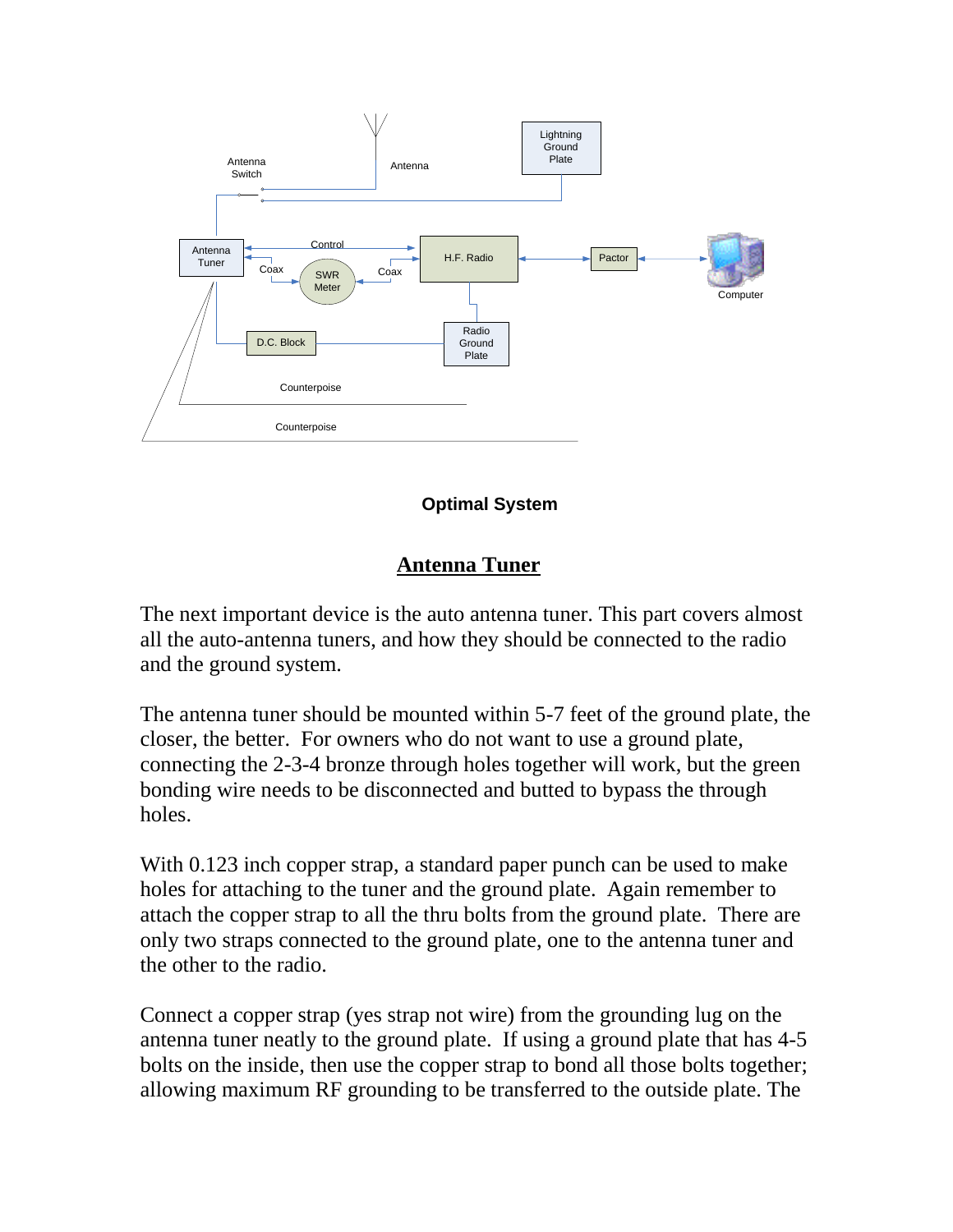RF resistance between the antenna tuner end of the ground strap and the ground plate should measure 4-12 ohms as measured with an RF ohm meter. The copper strap should be 1 to 1 ½ inches wide, and made of pure copper for minimum resistance.

There should be two cables from the radio to the antenna tuner, a coaxial and a control cable. Exception, there is an antenna auto tuner that only needs the coax cable and is powered by the DC fed down the RF coax line.

Almost all problems associated with systems working improperly are directly related to the PL-259 coax fittings. If there is a very fine wire from the shield, not touching but near the center conductor, when 150 watts of RF energy passes through the coax, it will arc to the center conductor and cause an RF short. To confirm a good connection, install a 52-ohm dummyload on the coax at the antenna tuner end before you connect it to the antenna tuner. Check for 1.6:1 Standing Wave Ratio (SWR). Now remove the RF dummy load and connect to the antenna tuner.

## **Connecting to the antenna**

Elijah"s law and a California myth recommend using GTO-15 to run from the antenna tuner to the antenna and that the GTO-15 will protect from RF burns. Not true at all! GTO-15 was manufactured for neon signs like the type used inside diners. To ignite the neon signs, it takes high voltage, and GTO-15 was used because owners wanted to prevent a shock to their customers should they inadvertently brush against the sign. GTO-15 cable is not shielded and will radiate just as much RF as an open backstay or wire. The GTO-15 center diameter is no larger than the size of a hat pin. It is about the size of # 18-20 gage wire and provides high resistance.

The optimum design for antenna connection is copper tinned braid, like that used at broadcast stations. This braid will provide minimum resistance from the tuner to the antenna with very little RF lost. Cover the ¼ inch braid with high voltage blue-stripe-plastic auto-loom. It is available in  $\frac{1}{4}$  diameters and easy to install. This braid will allow maximum transfer of RF energy to the antenna with very little resistance.

When attaching the RF feed line to the antenna, do not tie rap or tape it to the backstay. The RF line radiates and it will couple to the lower part of the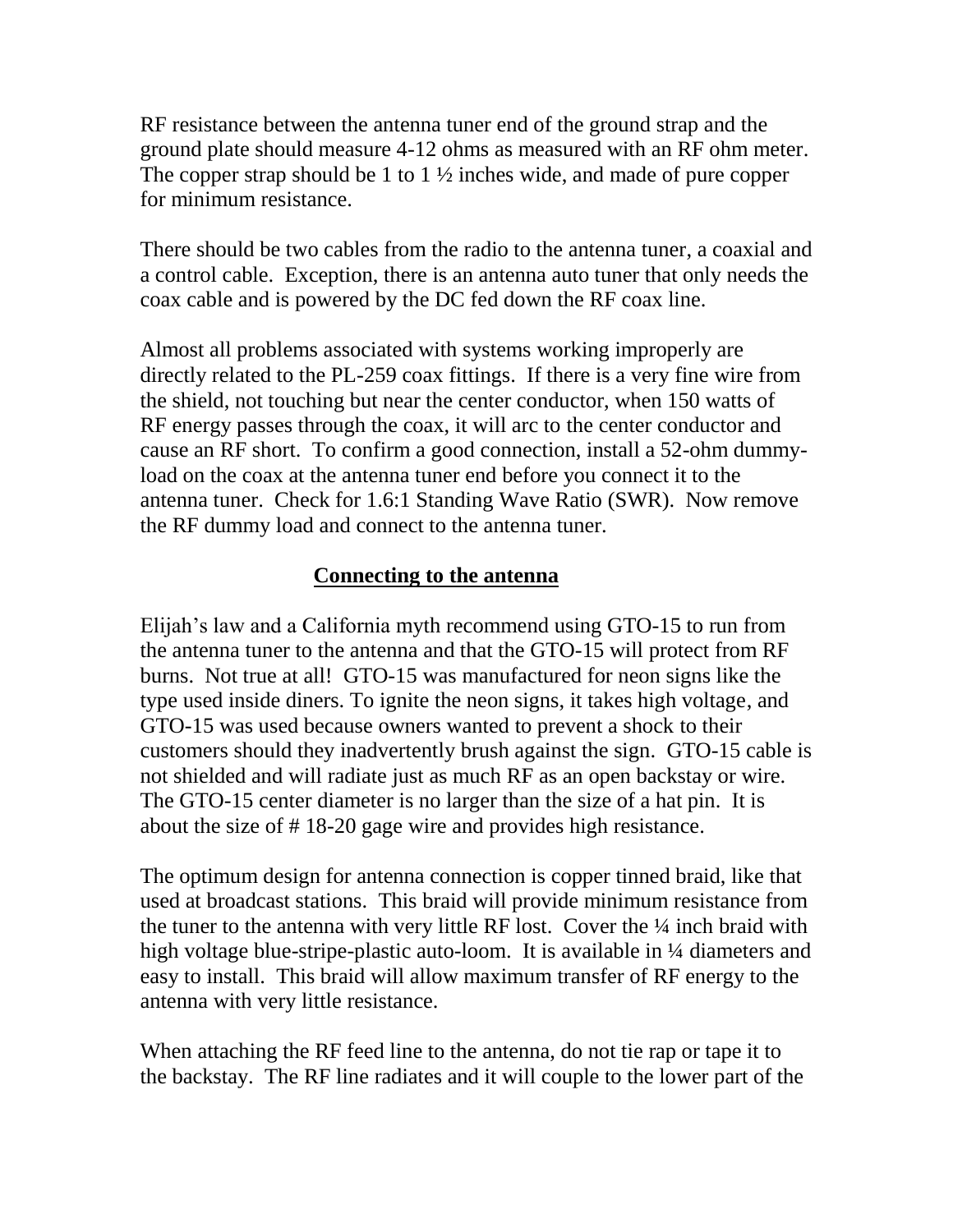back stay which is grounded and that will reduce the output of your transmission.

The average length for the RF feed line should not exceed 5-7 feet in a mono-hull and should be much shorter in a CAT if the tuner is mounted a mid ship.

## **Counterpoise**

Definition: A system of wires "insulated" from the vessel's ground system and whose purpose is to be an artificial ground for the antenna. There are many different lengths which represent the primary operating frequencies. This subject is probably the most misinterpreted and misunderstood in the entire installation. It is by far the most important part of the system related to the antenna.

The counterpoise is the mirror image of the electrical side of your antenna. It can be minimized in length, as long it is resonant to the antenna.

Remember that the antenna tuner wants to match the antenna and transfer as much RF energy to it as possible. Auto antenna tuners will match between 80 to 1200 ohms to the antenna at frequencies from 2.8 MHz to 22 MHz. It is important that this same RF impedance be established on the counterpoise ground side.

A few years ago the author introduced using 450 ohm ladder line for the counterpoise. When it is cut to the correct length, it has the same impedance (80 to 1200 ohms) to mirror the impedance to the auto tuner.

Also introduced was a counterpoise using two ladder lines, each connected to the same grounding lug of the antenna tuner, but one line running in the port side of the bilge and the other in the starboard side. The lines should be separated from each other throughout the entire length of the vessel and be at least 3 feet apart. (If they run together for a few feet it is acceptable.)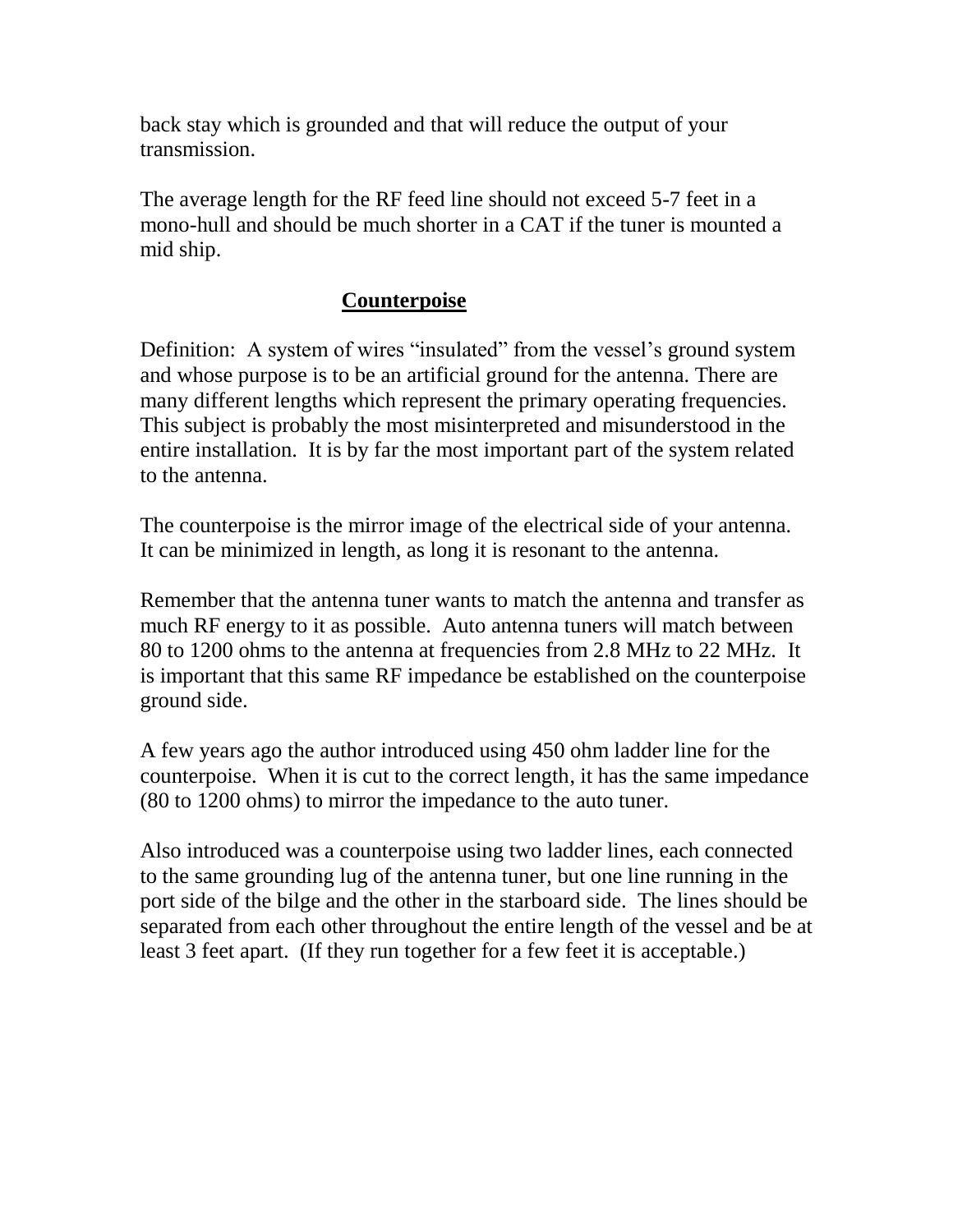

**Monohull Counterpoise**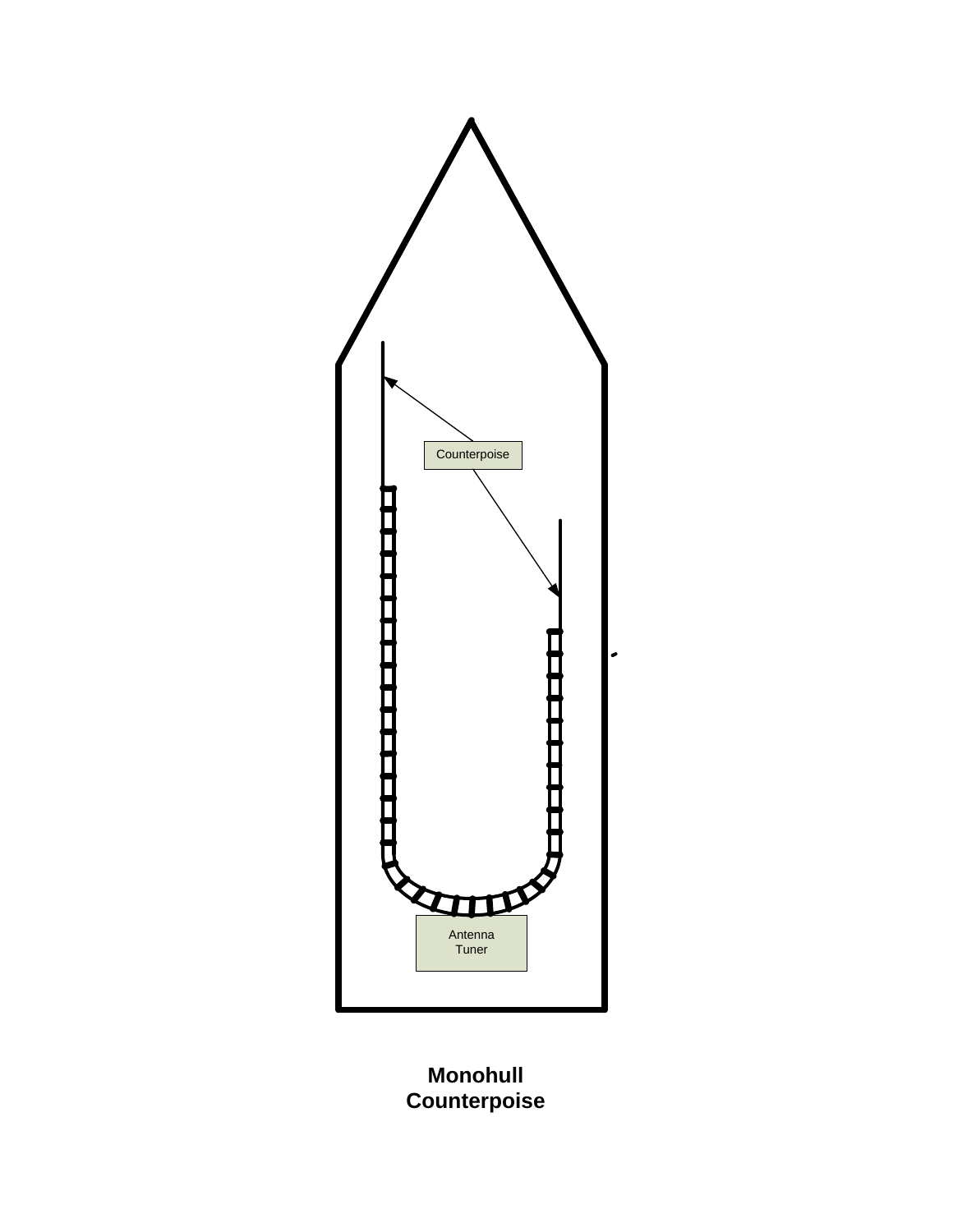

**Counterpoise Catamarian**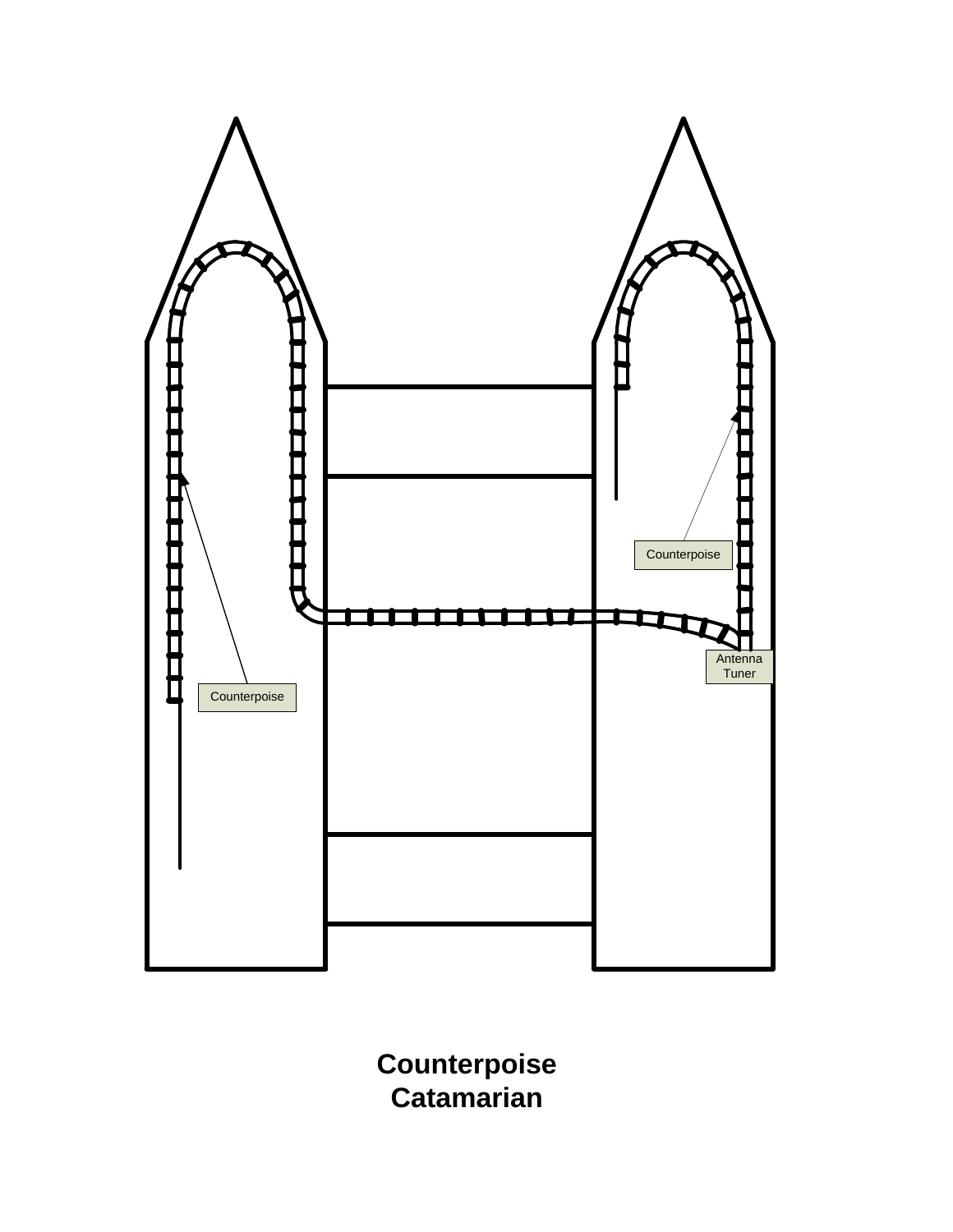When these counterpoises are built, signals of the desired frequencies are injected into the lines using a digital signal generator. The individual lines are then cut to resonate with the tuner and give the best performance. Interestingly, the impedance of the ladder lines is not always what is stated by the manufacturer. Consequently, the length cannot be copied from another vessel. By the design of these lines, the SWR match will be approximately 1.6:1 or better throughout all assigned frequencies.

Once again, the counterpoise is not the RF ground that gets connected to your systems DC ground and absolutely not bonded to the engine.

As you can see, the concept of 100 square feet of copper in the bilge has long ago been thrown out, although there are still those who believe in this ancient myth. Of course, if the vessel is a re-constructed Noah"s Ark, then Elijah"s law of Grounding just might work, because there will always be lots of water inside the hull!



Counterpoise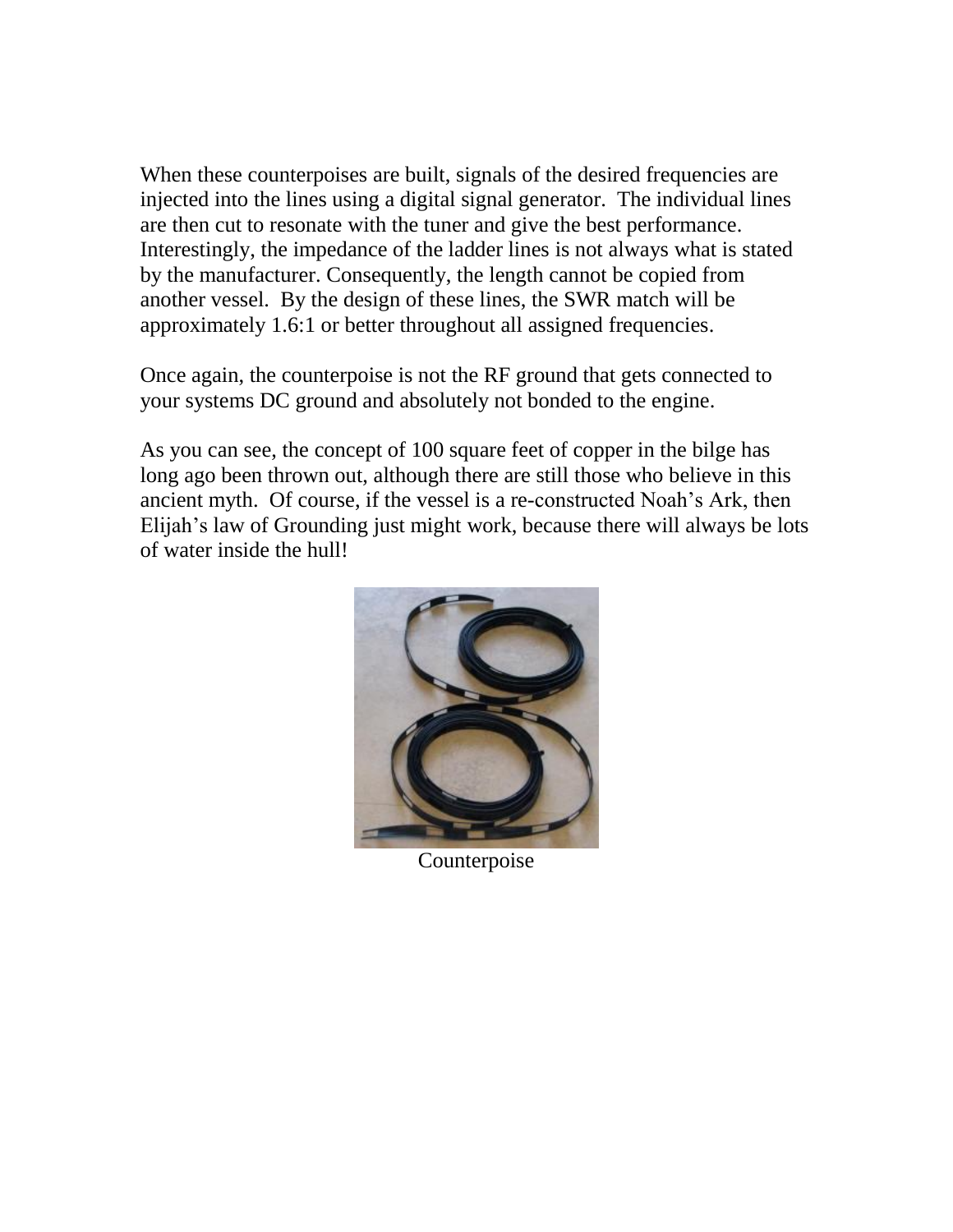

Counterpoise in Bilge

# **RF Ground Plate**

Ground plates are a very important part of a radio system, and also a major grounding connection for other important instruments on the vessel, e.g., the radar system. The RF resistance of the ground plate should be 4 to 12 ohms between the ground plate and the salt water and about the same for fresh water. The ground plate represents that copper or brass 8 foot stake that one would pound into the dirt to ground radio equipment on land.

The ground plate should be located about 5-7 feet from the antenna tuner, and deep enough under your vessel that when the vessel heels, the ground plate remains underwater. Now consider the surface area. There are some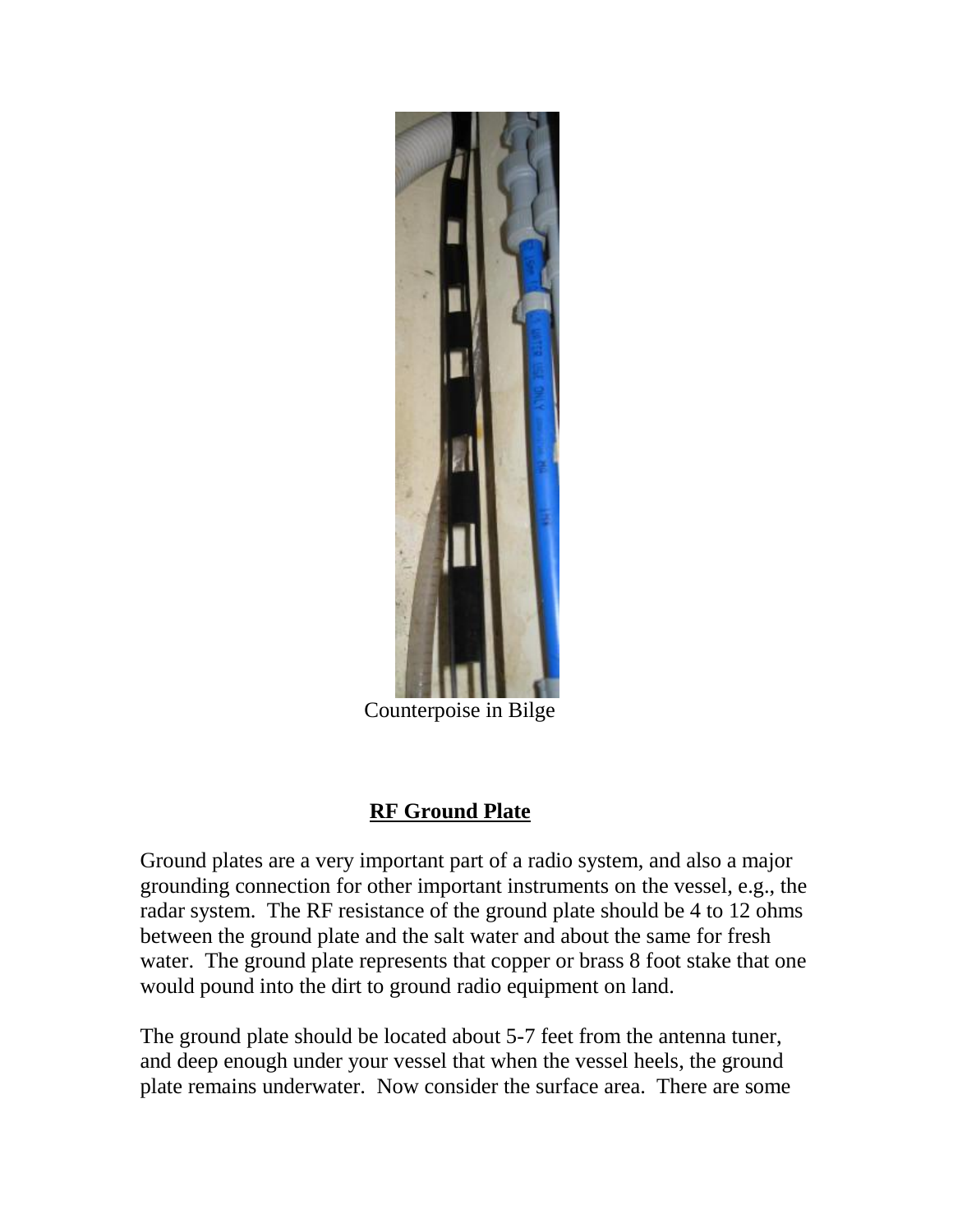

Ground Plate

manufacturers who claim major surface areas by counting the dimples in their plates. From a technical standpoint the dimples do not do anything. In reality what counts is the total RF surface area. RF current does not look at each and every dimple on a ground plate; it looks at the surface area as a whole. For example, if a 4 x 18 inch plate is mounted solidly against the hull you cannot count the back as surface area.

Next consider the connection from the tuner and the radio to the ground plate. The average power is 65 watts using an Amateur radio or 150 watts using an authorized Marine Radio. The ground strap from the tuner and radio to the ground plate should be copper foil 0.123 to 2.0 mils thick and 1 to 1.5 inches wide. Anything more is a waste of time, money, and a painful exercise running the foil through those tiny scupper holes in the bilge.

The tuner has a "large" wing nut on a porcelain stand-off to attach the copper strap. Use the copper foil between it and the ground plate. If the plate has 4-5 through bolts, tie them all together with the copper strap. When making the connection, apply an anti-oxidant paste at the connection point only. This is because some copper foil is really only copper coated, and the molecular difference will start a small corrosion point. The author always uses Lanakote™. It is a grease that will last for a very long time in the bilge area.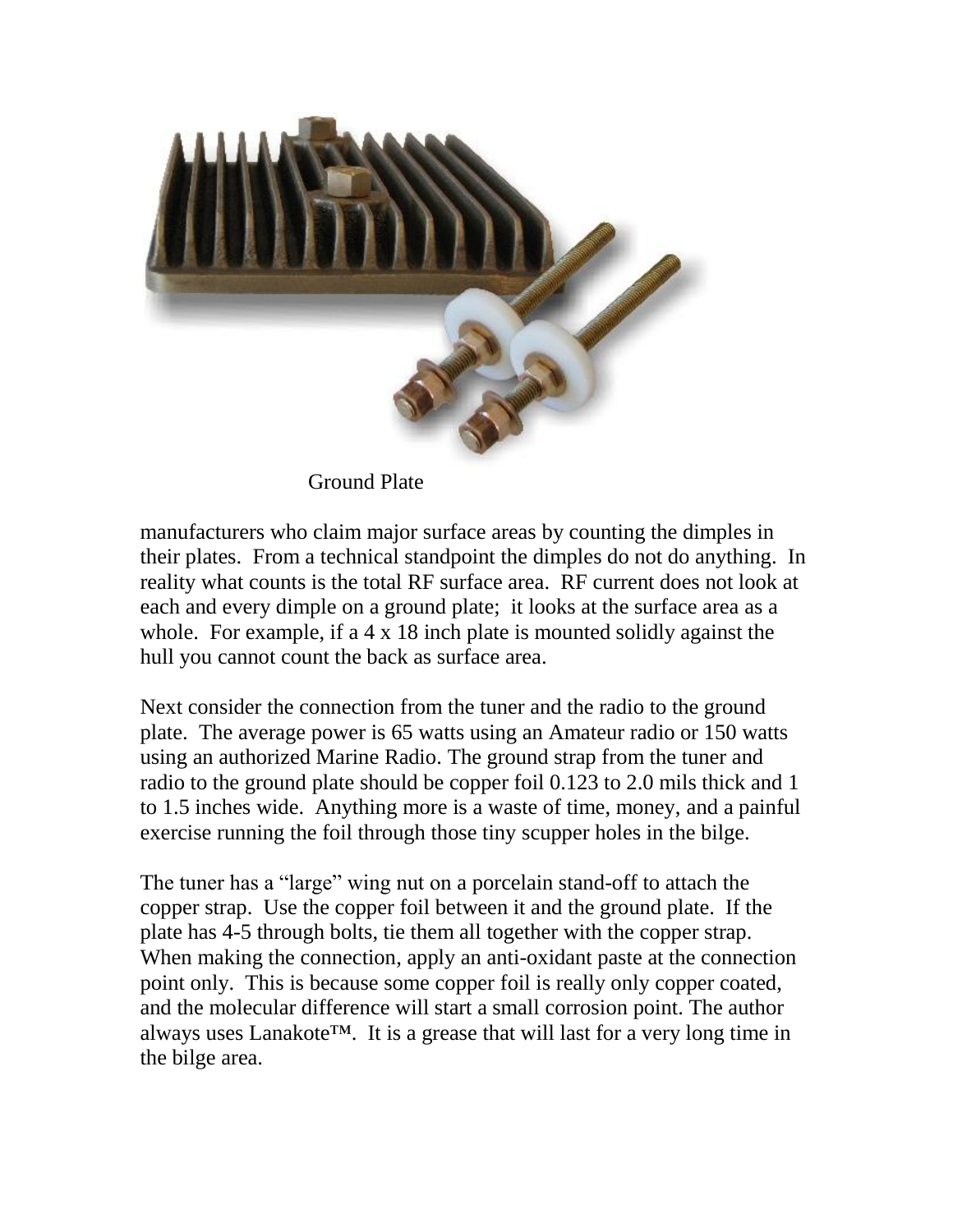A ground loop not only causes possible electrolysis to your radio, but also distortion of your radio signal that is most noticable in sending data such as emails. To prevent this from happening, a DC Block should be inserted by cutting the copper strap near either the tuner or the ground plate. This block will prevent a ground loop from your radio to the tuner and back to your radio.



DC Block

At the radio side on most radios is an RF ground screw or lug that should also be connected to the RF Ground Plate. Cut another copper strap and run it from the radio to the same ground plate. If this is not possible, then connect the strap to 2-3 bronze through-hulls. If you have green 10-12 gauge bonding wire connected to the through-hulls, cut it away from and bypass the through-hulls by terminating the connecting wire. Tie the 2-3 bronze fittings together with the copper strap, and clamp it with a "real" stainless steel hose clamp. Apply Lanakote<sup>™</sup> and you are done.

Now to will address the mounting of the ground plate correctly to the hull. After extensive research, testing, measuring, and addressing some of the major rumors about grounding plates mounted on the hull of vessels, here are the facts. Review the diagram. It is the best way to have all the surface area that you need.

The ground plate should be off-set from the hull by 3/8 inch. Some years ago, a major vessel insurance company which shall remain nameless came to a false conclusion. They stated that vessels which had ground plates and were hit by lightning blew major holes not only in the fiberglass, but also in bronze through-holes. After an intense investigation the Department of Navy determined that this was not the case. There were improper connections to the ground plates. The 4-5 bolts that took the major portion of the direct hit from the lightning actually heated the through bolts so much, that it melted the fiberglass hull. After 6-7 months of exhaustive testing, it was found that by mounting the plate off-set by no more than 3/8 of an inch,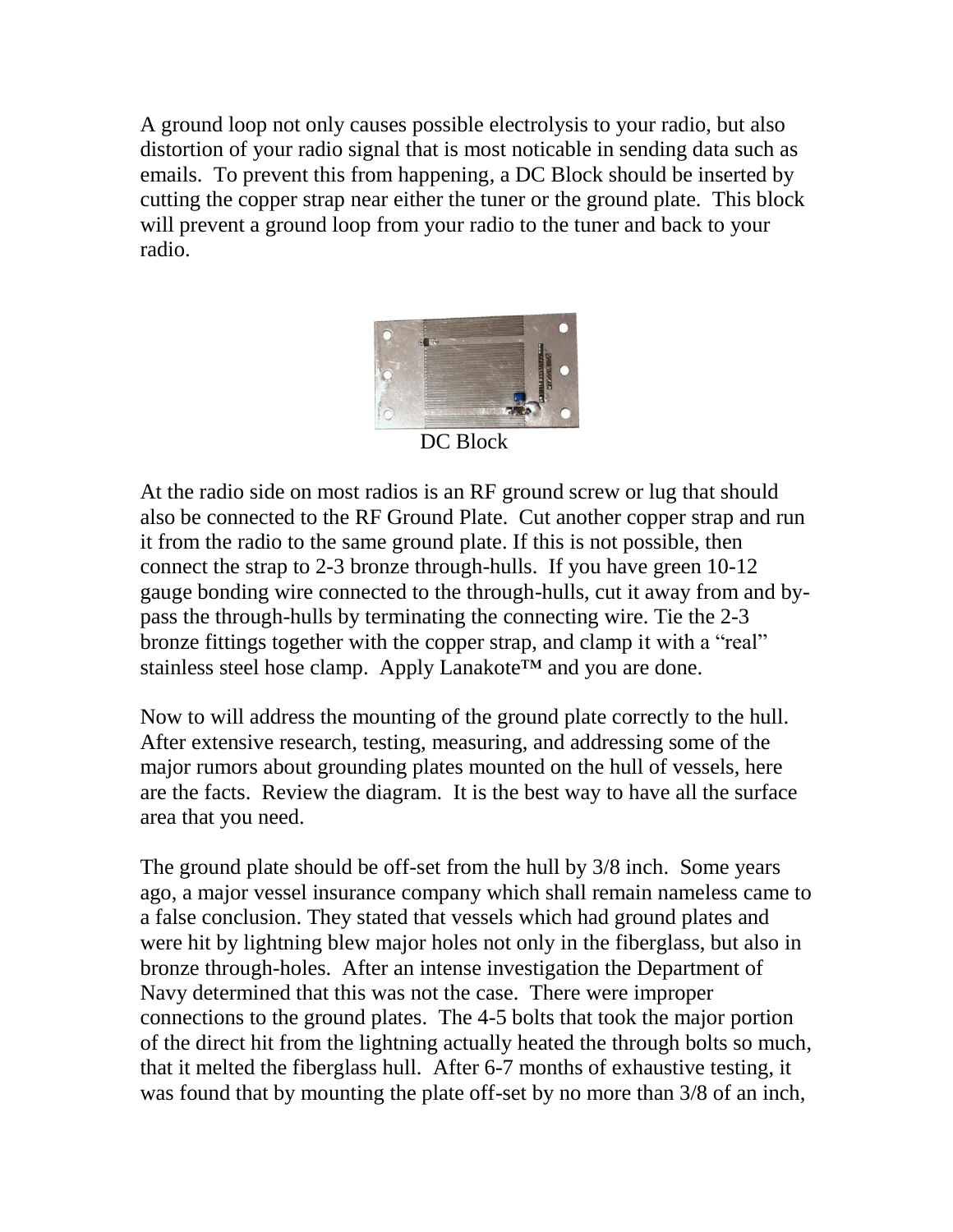the water behind the plate not only provided additional RF surface area but also cooled the bolts sufficiently to prevent damage to the hull. This is also the reason to run an extra ground plate for lightning discharge. Remember that it is not just a lightning bolt hitting your mast, but the corona from lightning which can hit as far away as 18 miles and it can put enough electricity in the air to blow out all of the vessel's electronics, including it's radio. There is a good work-around to this problem which will be addressed in a future article. So remember, mount the plate, at least 3/8 of an inch off the hull and 5-7 feet from the antenna tuner.



Ground Plate through hull installation

## **Single Side Band Antennas**

Single side band antennas are an extremely controversial subject. The authors have conducted tests on various antennas for the past 8-10 years. Numerous styles, makes and models of SSB antennas and their efficiency have been tested. The Rope Antenna was determined to be the most efficient, economical, and the simplest to install.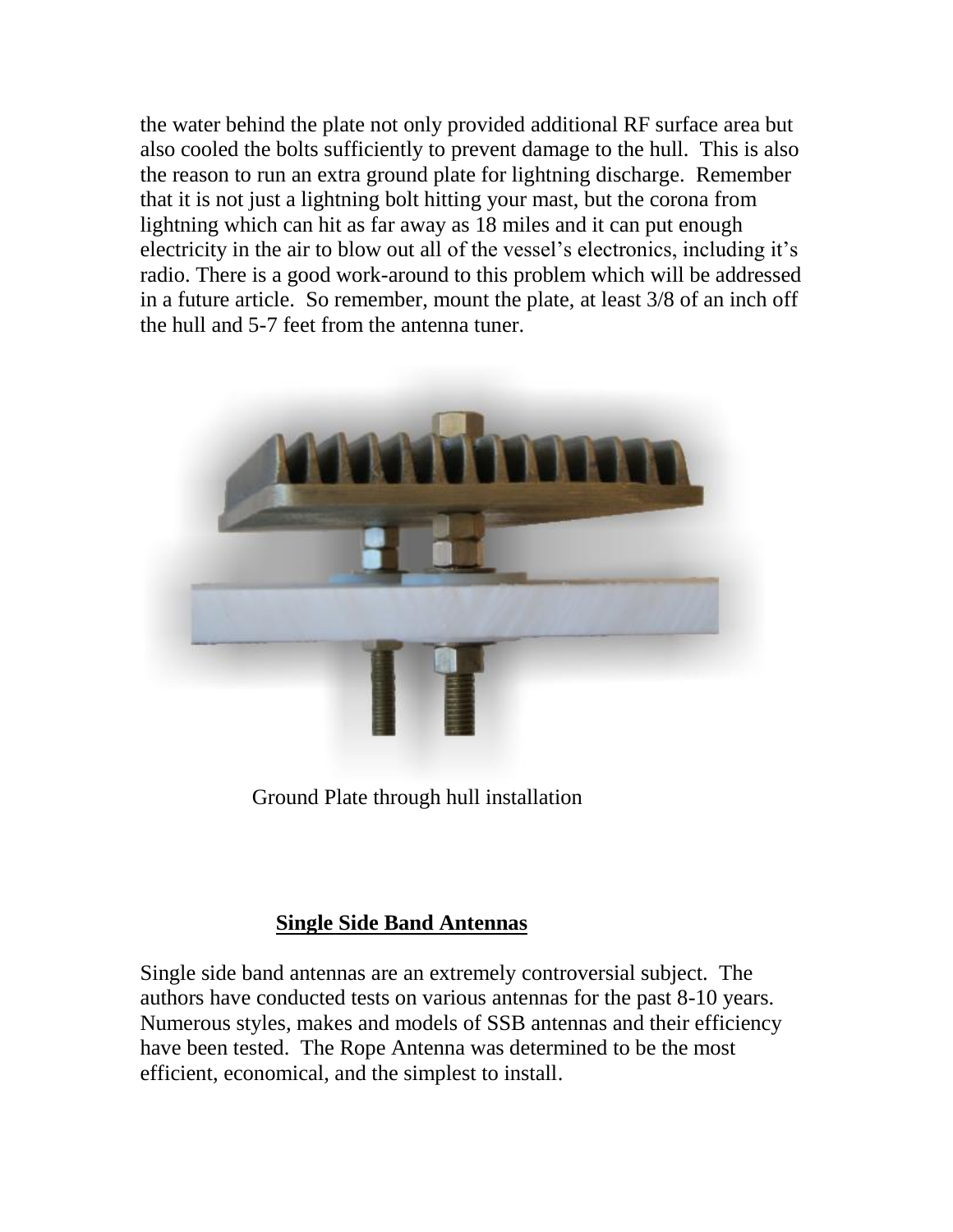

Rope Antenna

With any antenna, the installation of a good counterpoise provides the greatest efficiency and maximum output from the transmitter and the